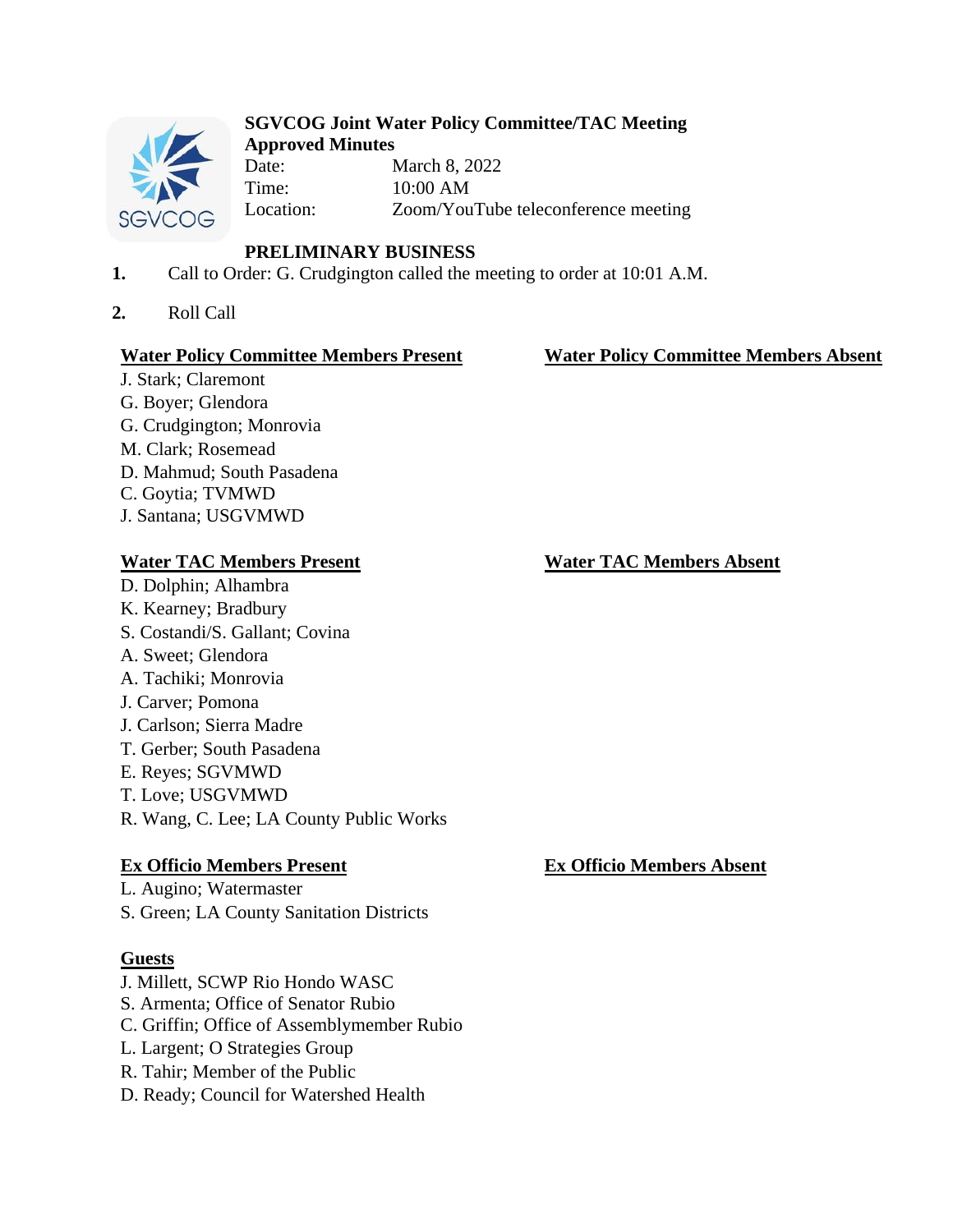M. Chung; City of Rosemead N. Gardiner; Haley & Aldrich M. Chen; O Strategies Group A. Schmidt, LA County Sanitation Districts

# **SGVCOG Staff**

- C. Sims
- B. Logasa
- T. Egan
- **3.** Public Comment
	- R. Tahir provided feedback on Upper Los Angeles River Watershed Management Group (ULAR WMG) Load Reduction Strategy. R. Tahir's full written public comment can be found by [clicking here.](https://drive.google.com/file/d/1kATJBrv_ci6HsW9gDKxyncNArWM9LqNS/view?usp=sharing)
	- J. Millett, Rio Hondo WASC Watershed Coordinator provided information on the Safe Clean Water Program (SCWP) Implementation Workshop the Rio Hondo WASC is hosting with SGVCOG on Monday, March 31st at 12:00 p.m. This workshop will share the SCWP funding opportunities for municipalities, including project design, construction, and operations and maintenance (O&M)..
- **4.** Changes to Agenda Order. No changes to agenda order.

## **CONSENT CALENDAR**

- **5.** Water Policy Committee/TAC Meeting Minutes 2/8/2022
- **6.** Adoption of Resolution 22-03-WC Enabling the Water Policy Committee and Water Technical Advisory Committee (TAC) to Continue Holding Meetings via Teleconferencing

### **There was a motion to approve the Consent Calendar items. (M/S: J. Stark/G. Boyer)**

### **[MOTION PASSED]**

| <b>AYES:</b>   | Committee – Claremont; Glendora; Monrovia; Rosemead; South Pasadena, |
|----------------|----------------------------------------------------------------------|
|                | <b>TVMWD</b>                                                         |
|                | TAC – Alhambra; Bradbury; Covina; Glendora; Monrovia; Pomona; Sierra |
|                | Madre; LA County Public Works; TVMWD; USGVMWD                        |
| <b>NOES:</b>   |                                                                      |
|                | <b>ABSTAIN:</b>   TAC – SGVMWD                                       |
|                | <b>NO VOTE</b>   Committee – USGVMWD                                 |
| <b>GIVEN:</b>  | TAC – South Pasadena                                                 |
| <b>ABSENT:</b> |                                                                      |

## **PRESENTATION**

**7.** Upper LA River and Rio Hondo Scientific Studies Updates

Craftwater Engineering provided a presentation on this item. In the 2020-2021 fiscal year, the SGVCOG was awarded scientific study funding by the ULAR Watershed Area Steering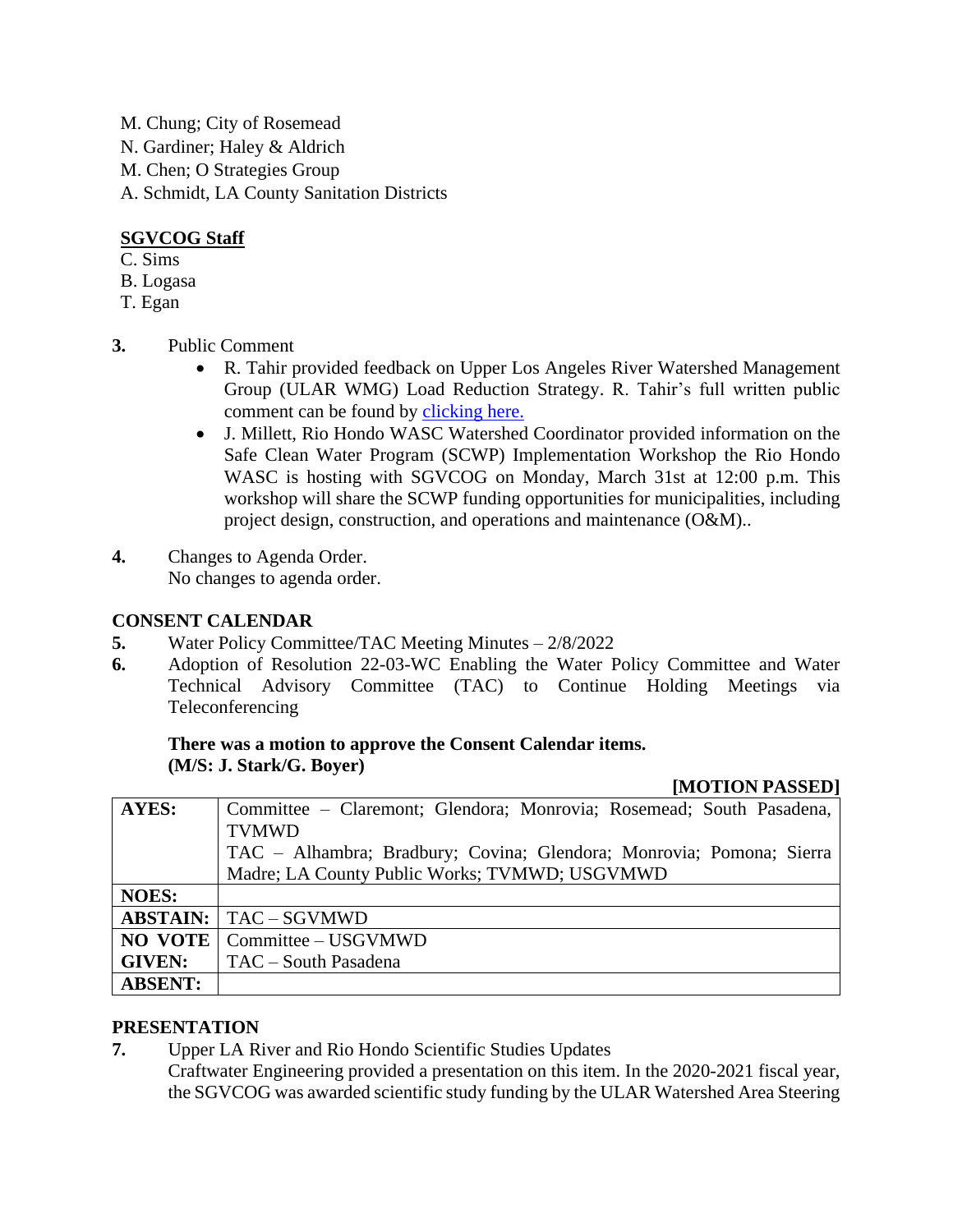Committee (WASC) and the Rio Hondo WASC through the Safe Clean Water Program to conduct two scientific studies: Pre-Stormwater Investment Plan (preSIP) and Load Reduction Strategy (LRS) to Address the Los Angeles River Bacteria Total Maximum Daily Load (TMDL).

**8.** Sanitary Sewer System Waste Discharge Requirements Reissuance Process Updates Andre Schmidt, Los Angeles County Sanitation Districts (LACSD), provided a presentation on this item. In January 2022, the official Tentative SSS WDR was released for public comments, which are due April 8, 2022. The reissuance aims to clarify existing prohibition of untreated waste discharge to waters of the State and provide increased public transparency of sewer spill data, among other things. Water Policy Committee/TAC members requested that staff review LACSD's upcoming comment letter and consider drafting one on behalf of SGVCOG.

## **DISCUSSION ITEMS**

- **9.** PreSIP Scientific Study Application for Upper San Gabriel River WASC A PreSIP Scientific Study application would be submitted on behalf of San Gabriel WASC cities by SGVCOG with Craftwater Engineering to the SCWP for funding in Fiscal Year 2023-24 to complete a PreStormwater Investment Plan (preSIP) scientific study for the Upper San Gabriel River Watershed Area.
- **10.** Proposed 2022 Clean Water Act Financial Capability Assessment Guidance This item was tabled by the Chair to next month.

# **UPDATE ITEMS**

- **11.** Regional Phase I Municipal Separate Storm Sewer System (MS4) National Pollutant Discharge Elimination System (NPDES) Permit There were no updates on this item.
- **12.** Safe Clean Water Program

B. Logasa, SGVCOG Management Analyst, provided information on this item. SGVCOG is hosting a SCWP Implementation Workshop on Monday, March 31st at 12:00 p.m. This workshop will share the SCWP funding opportunities for municipalities, including project design, construction, and operations and maintenance (O&M). The flyer for the workshop is attached below, and you can register for the event by [clicking here.](https://docs.google.com/forms/d/e/1FAIpQLSd_2Pto944YGZPBq9UjZqKe-Z0sSuPMCfeqPEzrJNk4egdKTw/viewform)

- **13.** Federal and State Budget and Legislative Updates B. Logasa, SGVCOG Management Analyst, directed Water Policy Committee/TAC members to their agenda packets for updates on this item.
- **14.** Water Supply Update

T. Love, Upper San Gabriel Valley Municipal Water District, Provided an update on this item. In late January, the State Water Project allocation increased to 15% as long as demands were normal; however, January and February were the driest on record in Northern California, so that allocation may likely be reduced. More than ever, it is important to conserve locally so that we can save those State Water Project supplies. The key well is just a little bit above 180 ft. Water agencies are monitoring this closely and working with Metropolitan Water District to keep the key well in normal range.

**15.** Water TAC Chair Report

A. Tachiki, Water TAC Chair, provided an update on this item. Many watersheds management groups in the San Gabriel Valley lost their deemed compliance from the Regional Water Board. If watershed management groups need more than 30 days to